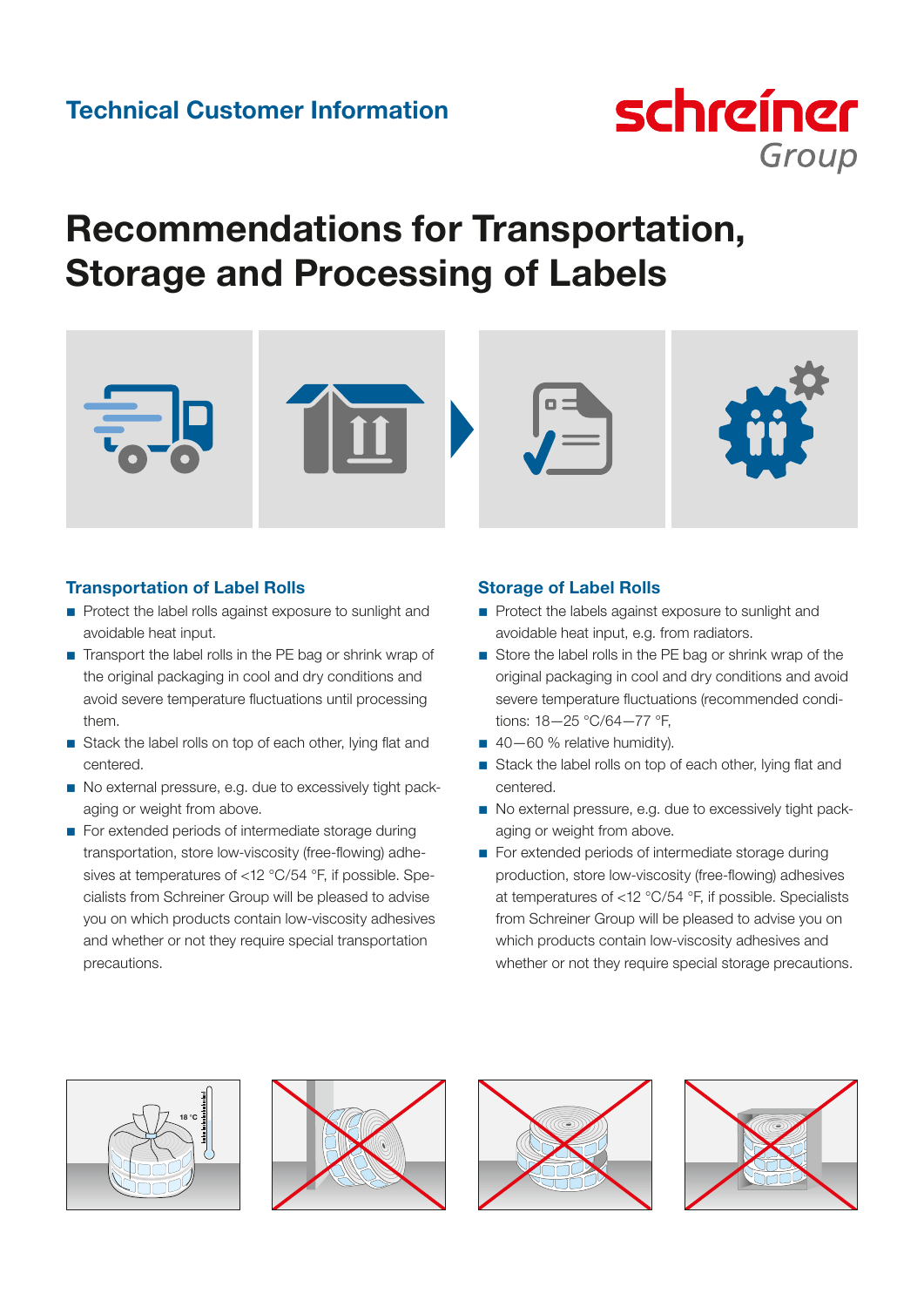## Preparation of Label Processing

Unless otherwise agreed with you, labels should be processed within 12 months after delivery.

#### Cleaning Instructions for Substrate Surfaces



Prerequisite: a clean(ed) surface

- $\blacksquare$  The surface of the adhesion substrate must be dry and free of dirt, oil residues and release agents.
- Loose surface particles or oxidation layers reduce durability as an adhesion-bonded joint is only as strong as its substrate.
- Recommended cleaning agents are grease-free solvents such as isopropyl alcohol/2-propanol (1:1 water mixture), acetone, MEK or cleaning solvents/petroleum benzine. Please test the substrate for compatibility with the solvent before use. In case of incompatibility of the cleaning agent with the adhesion substrate, please select a different cleaning agent.
- Additives such as plasticizers contained in plastics may adversely affect adhesive properties. Please provide us with information on the specific characteristics of your surfaces prior to product development so that our specialists may evaluate the surface properties. We will not be able to assume any warranty unless this information is provided to us.
- Surfaces may vary in terms of their properties and exhibit different adhesive strength effects. We will not be able to assume any warranty for the utilization of products on surfaces that have not been coordinated with us.

General Information on Label Dispensing

- **Please observe the minimum application temperature for** labels specified by us.
- Apply contact pressure to labels after application, e.g. using a squeegee, pressure roll or pressing fixture, to ensure adhesion. Contact pressures and contact times vary according to product and surface characteristics and must be specifically determined as part of product qualification.

#### Manual Label Dispensing

For manual dispensing of labels, please consult with our specialists.

When dispensing labels manually, please keep in mind that skin lipids and "parking" of labels on work clothes will have an adverse effect on adhesive properties.

#### Automated Label Dispensing



- An acute angle of the dispensing edge improves dispensing (stripping) performance.
- Keep the dispensing edge burr-free.
- Keep all movable elements of the web/tape guide running smoothly by regular cleaning.
- Keep optical and mechanical scanning elements dust-free and clean.
- Do not subsequently tighten the label rolls-either manually or inside the printing or dispensing system.

## Specific Information on Thermal Transfer **Overprinting**

- Regularly remove dust from the inside of the printer when changing rolls.
- Do not touch the printing areas when changing rolls; only touch the beginning of a roll, using gloves if necessary.